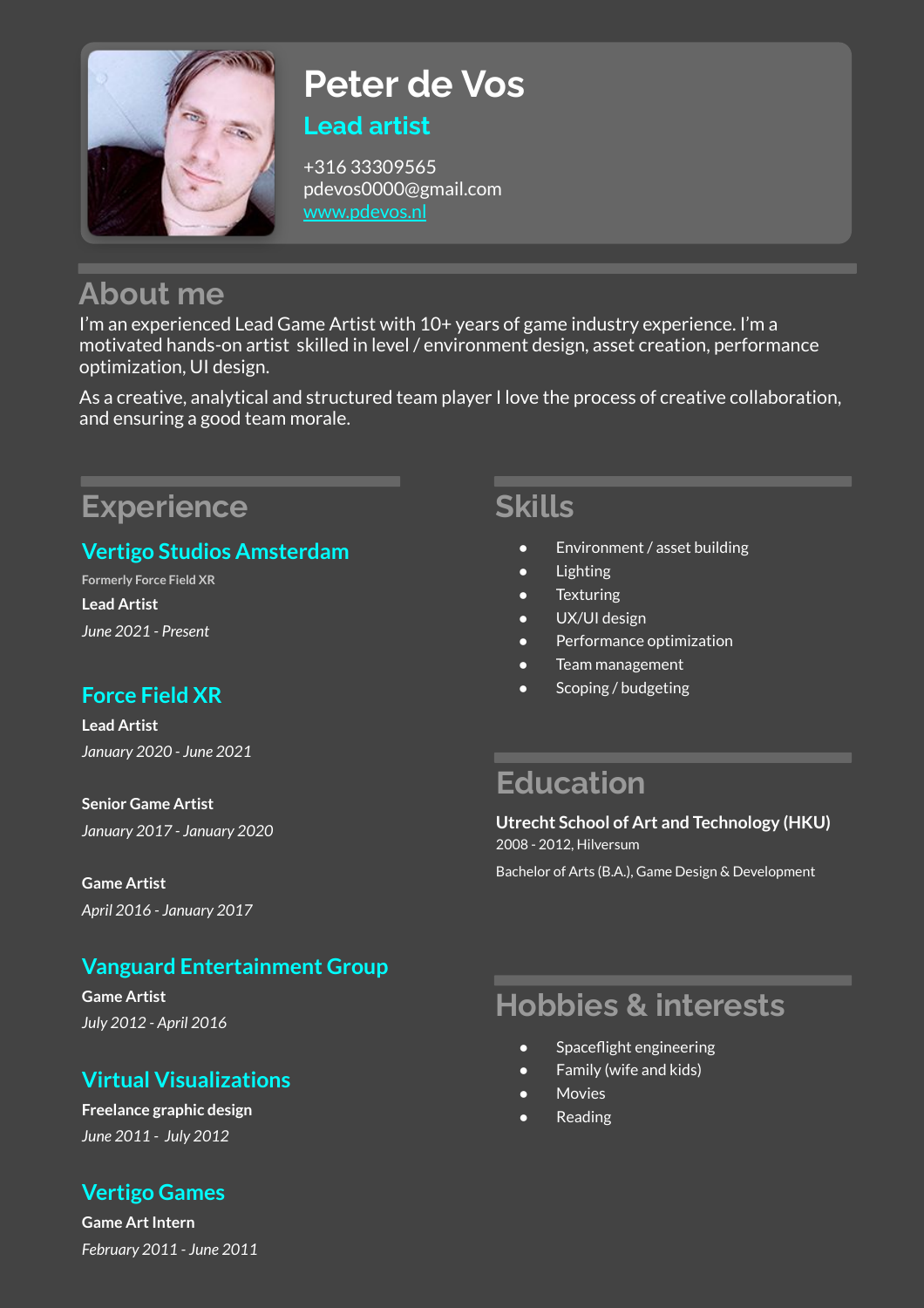# **Projects at Vertigo Studios Amsterdam**

### **Undisclosed AAA VR title - multiplatform**

**Jun 2021 - current**

# **Projects at Force Field XR**

### **Facebook "Rooms" projects**

#### **Mar 2020 - Jun 2021**

- **● Multiple projects commissioned to push high quality AR-incorporated projects to the Facebook Rooms platform**
- **● Project lead**
- **● UI/UX design and asset creation**

## **Star Trek: Bridge Crew (port) [Oculus Quest]**

#### **Feb 2019 – Dec 2019**

- **● Art team lead**
- **● Performance optimization strategy and execution**
- **● Outsource management**
- **● Art direction**
- **● UI panels optimization (batch reduction, texture merging)**

# **Time Stall [Oculus Quest]**

#### **Feb 2018 – Aug 2018**

- **● Art team primary**
- **● Environment art (level blockouts, props, lighting, collision)**
- **● Gameplay assets (battery, panels)**
- **● UI design (UX design, visuals, iconography, screen design, part of implementation)**
- **● Performance optimizations (performance strategy, drawcall reductions, profiling, shader complexity reductions, optimizing level construction methods)**

### **National Geographic: Explore VR [Oculus Quest]**

#### **Jan 2018 – May 2019**

- **● UI design (UX design, visuals, iconography, screen design, part of implementation)**
- **● Performance optimizations (supporting role)**

### **Coaster Combat [GearVR, Oculus Go]**

#### **Jan 2017 – May 2018**

- **● Art team primary/lead**
- **● Environment art & gameplay assets (team management, art direction)**
- **● UI design (UX, visuals, iconography, animations, screen design)**
- **● Performance optimizations (drawcall reductions, profiling, shader complexity reductions, optimizing level construction methods)**

### **Pet Lab [Oculus Go]**

#### **Apr 2018 – May 2018**

**● UI art support (iconography, some UX improvements)**

## **Term1nal [GearVR]**

#### **Feb 2016 – May 2017**

- **● Environment art (props, lighting, collision)**
- **● Gameplay assets (mini-games, buttons) ● UI design (visuals, iconography, screen design)**
- **● Performance optimizations (drawcall reductions, profiling, optimizing level construction methods)**

# **Landfall [Oculus Rift]**

#### **Nov 2015 – Feb 2017**

- **● Environment art (level blockouts, props, lighting, collision)**
- **● Gameplay assets (characters, vehicles)**
- **● UI design (visuals, iconography, screen design)**